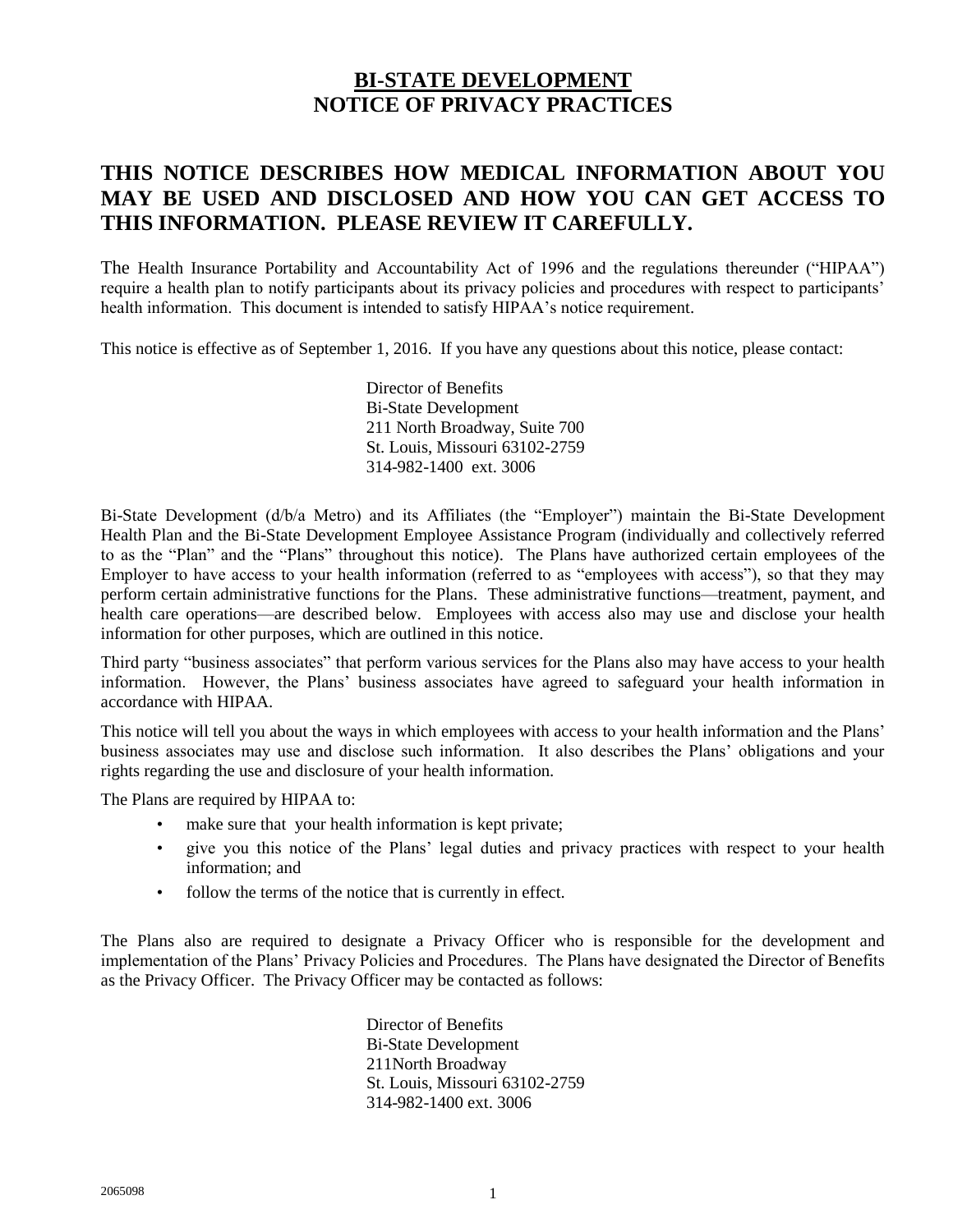# **How Employees With Access and Business Associates May Use and Disclose Your Health Information**

The following categories describe different ways in which employees with access and the Plans' business associates are permitted or required to use and disclose your health information. Not every use or disclosure in a category will be listed.

**For Treatment.** Employees with access and business associates may use and disclose your health information to facilitate medical treatment or services by health care providers. For example, if you are unable to provide your medical history as the result of an accident, a business associate may advise an emergency room physician about the types of prescription drugs you currently take.

For Payment. Employees with access and business associates may use and disclose your health information to make coverage determinations and payment in accordance with the terms of the Plan (this includes billing, claims management, subrogation, reviews for medical necessity and appropriateness of care, utilization review and preauthorization). For example, a business associate may tell your health care provider whether you are eligible for Plan coverage. Also, your health information may be shared with another health plan to coordinate benefit payments. Members of the Plan's Claims Review Committee will have access to any of your health information that is relevant to an appeal you file under the Plan.

**For Health Care Operations.** Employees with access and business associates may use and disclose your health information to enable the Plan to operate or to operate more efficiently. This includes: conducting quality assessment and improvement activities, submitting claims for stop-loss coverage, determining employee contributions, conducting or arranging for medical review, legal services, and audit services, disease management, case management, planning and development and general Plan administrative activities. For example, the Plan may use your claims information to refer you to a disease management program, project future benefit costs, or audit the accuracy of its claims processing functions. In addition, the Plan may contact you to provide you information about treatment alternatives or other health-related benefits that may be of interest to you.

### **Other Permitted Uses and Disclosures.**

- The Plan may be required by law to disclose your health information.
- The Plan will make your health information available to you, and to the Secretary of the Department of Health and Human Services for purposes of HIPAA enforcement.
- Your health information may be disclosed to a public health agency. This may include disclosing your health information to report certain diseases, death, abuse, neglect or domestic violence or reporting information to the Food and Drug Administration, if you experience an adverse reaction from any of the drugs, supplies or equipment that are involved in your care.
- Your health information may be disclosed to government agencies so they can monitor, investigate, inspect, discipline or license those who work in the health care system or for government benefit programs.
- Your health information may be disclosed as authorized by law to comply with workers' compensation laws.
- Your health information may be disclosed in the course of a judicial or administrative proceeding, in response to an order of a court or administrative tribunal (to the extent such disclosure is expressly authorized); and in response to a subpoena, discovery request, or other lawful process, but only if efforts have been made to tell you about the request or to obtain an order protecting the information requested.
- Your health information may be disclosed to law enforcement officials to report or prevent a crime, locate or identify a suspect, fugitive or material witness or assist a victim of a crime.
- Your health information may be used or disclosed to avert a serious threat to health or safety if the use or disclosure is necessary to prevent a serious and imminent threat to the health or safety of a person or to the public, and is disclosed to a person who is reasonably able to prevent or lesson the threat, including the target of the threat.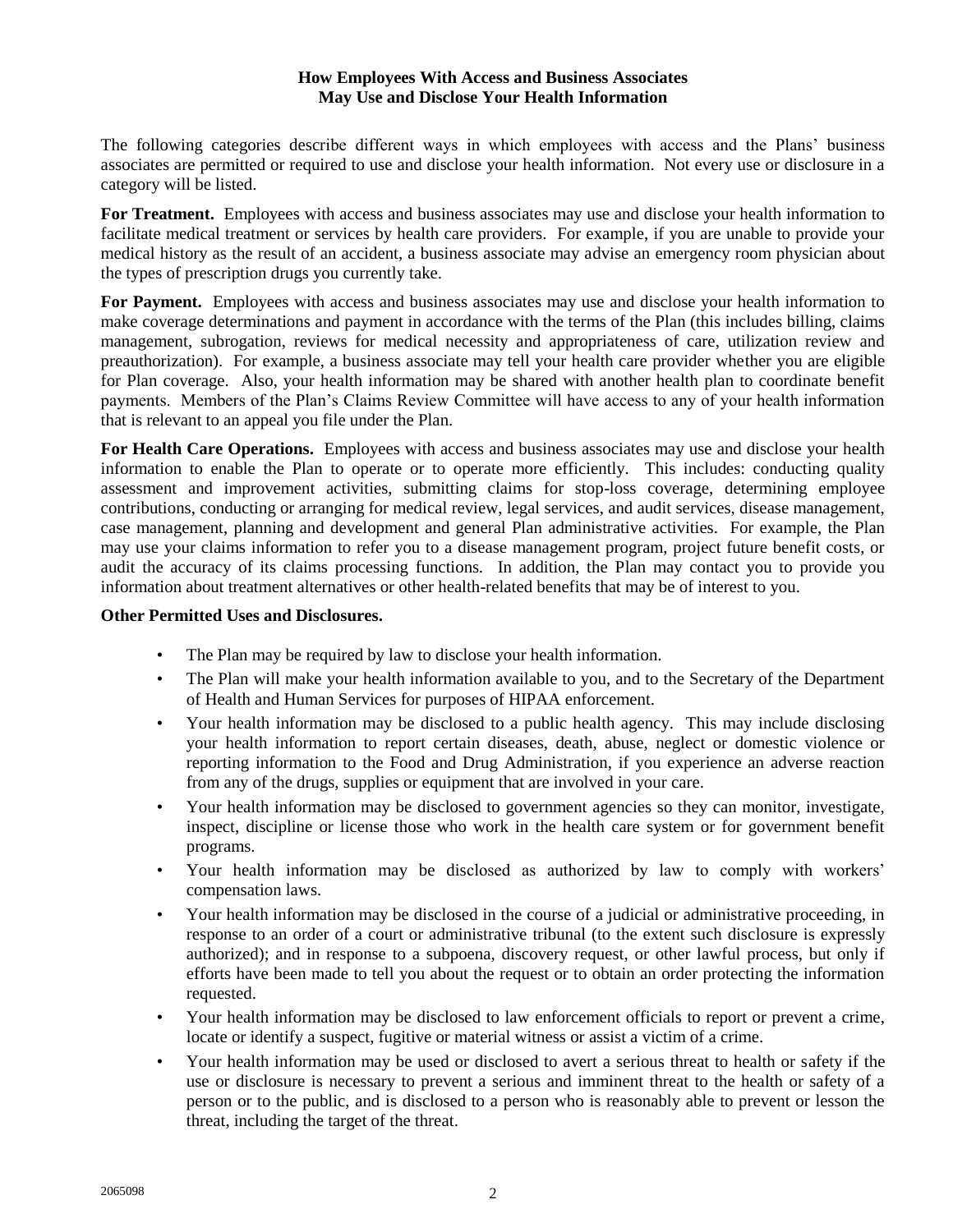- Your health information may be used or disclosed for limited research purposes, provided that a waiver of the authorization required by HIPAA has been approved by an appropriate privacy board.
- If you are a member of the armed forces, the Plan may disclose your health information as required by military command authorities or to evaluate your eligibility for veteran's benefits. The Plan also may disclose health information about foreign military personnel to the appropriate foreign military authority.
- Your health information may be disclosed to coroners, health examiners and funeral directors so that they can carry out their duties or for purposes of identification or determining cause of death.
- Your health information may be disclosed to people involved with obtaining, storing or transplanting organs, eyes or tissue of cadavers for donation purposes.
- The Plan may disclose your health information to authorized federal officials for intelligence, counterintelligence, and other national security activities authorized by law.
- If you are an inmate of a correctional institution or under the custody of a law enforcement official, the Plan may release your health information to the correctional institution or law enforcement official.
- Your health information may be disclosed to your spouse, a family member or a close personal friend if the health information is directly relevant to your spouse's, family member's or close personal friend's involvement with payment related to your health care.

**Pursuant to an Authorization**. The following uses and disclosures of your Protected Health Information will only be made with your written authorization:

- Uses and disclosures of psychotherapy notes
- Disclosures that constitute a sale of your protected health information
- Uses and disclosures of your protected health information for marketing purposes
- Uses and disclosures of your protected health information beyond the uses and disclosures described in this notice

If you do give us an authorization, you may revoke it at any time by submitting a written revocation to our Privacy Officer. Disclosures that were made in reliance on your authorization before you revoked it will not be affected by the revocation.

# **Your Rights With Respect to Your Health Information**

You have the following rights with respect to your health information:

**Right to Inspect and Copy.** You have the right to inspect and copy your coverage, payment and claims record and other health information used by the Plan to make benefit determinations about you. To inspect and copy such information, you must submit your request in writing to the Privacy Officer. If you request a copy of the information, we may charge a fee for the costs of copying, mailing or other supplies associated with your request.

The Plan may deny your request to inspect and copy in certain very limited circumstances. If you are denied access to your health information, you may file a complaint regarding the denial.

**Right to an electronic copy of electronic medical records.** If your protected health information is maintained in an electronic format (known as an electronic medical record or electronic health record), you have the right to request that an electronic copy of your record be given to you or transmitted to another individual or entity. We will make every effort to provide access to your protected health information in the form or format that you request, if it is readily producible in such form or format. If the protected health information is not readily producible in the form or format you request your record will be provided in either our standard electronic format or if you do not want this form or format, a reasonable hard copy format. We may charge you a reasonable, costbased fee for the labor associated with transmitting the electronic medical record.

**Right to Get Notice of a Breach.** You have the right to be notified upon a breach of any of your unsecured protected health information.